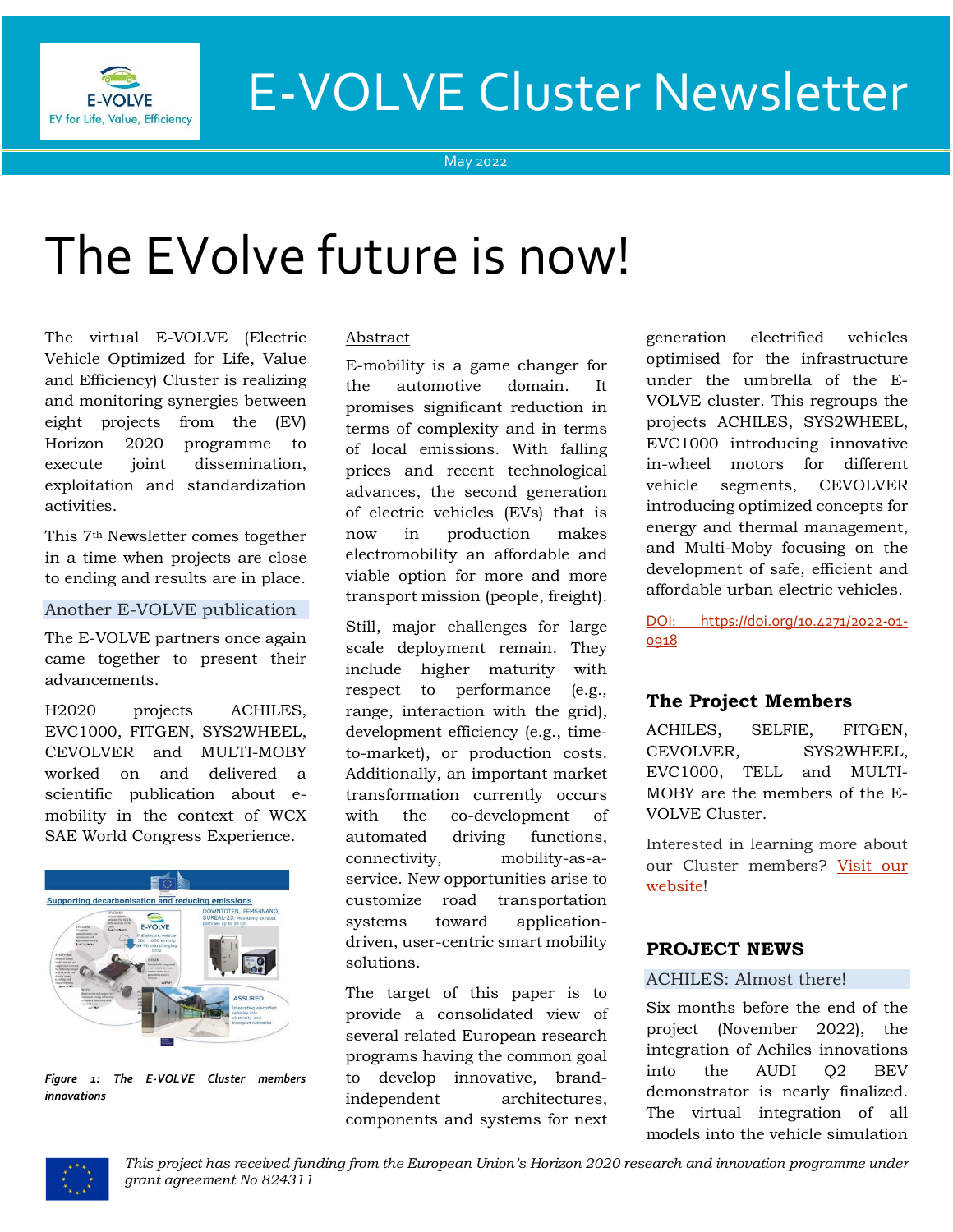

framework has been completed to enable model calibration and hardware-in-the-loop verification. The powertrain and chassis components have been successfully prototyped and tested and are being physically integrated into the vehicle. The torque vectoring and BMS integration into the novel Centralized Computer Platform (CCP) has been achieved, together with the required interfacing with other subsystems. The focus will now be on finalizing the full vehicle physical integration to enable track testing and performance evaluation of the complete Achiles AUDI Q2 BEV.

Check out our project video to get to know the project objectives: [https://www.h2020](https://www.h2020-achiles.eu/wp-content/uploads/2022/03/achiles_h2020_-__advanced_architectures_chassis_traction_concept_for_future_electric_vehicles-1080p.mp4) [achiles.eu/wp](https://www.h2020-achiles.eu/wp-content/uploads/2022/03/achiles_h2020_-__advanced_architectures_chassis_traction_concept_for_future_electric_vehicles-1080p.mp4)[content/uploads/2022/03/achile](https://www.h2020-achiles.eu/wp-content/uploads/2022/03/achiles_h2020_-__advanced_architectures_chassis_traction_concept_for_future_electric_vehicles-1080p.mp4) [s\\_h2020\\_-](https://www.h2020-achiles.eu/wp-content/uploads/2022/03/achiles_h2020_-__advanced_architectures_chassis_traction_concept_for_future_electric_vehicles-1080p.mp4)

[\\_\\_advanced\\_architectures\\_chassis](https://www.h2020-achiles.eu/wp-content/uploads/2022/03/achiles_h2020_-__advanced_architectures_chassis_traction_concept_for_future_electric_vehicles-1080p.mp4) [\\_traction\\_concept\\_for\\_future\\_elect](https://www.h2020-achiles.eu/wp-content/uploads/2022/03/achiles_h2020_-__advanced_architectures_chassis_traction_concept_for_future_electric_vehicles-1080p.mp4) [ric\\_vehicles-1080p.mp4](https://www.h2020-achiles.eu/wp-content/uploads/2022/03/achiles_h2020_-__advanced_architectures_chassis_traction_concept_for_future_electric_vehicles-1080p.mp4)



*Figure 2: SMP tests*

Learn more about **ACHILES**.

#### TELL: Ended but still alive!

The TELL project addressed the optimisation and large-scale manufacturing of low and medium voltage electric powertrain solutions, with focus on high

efficiency, compact packaging and low cost. Three main applications were targeted: i) Small-to-medium segment electric cars; ii) Hybrid electric cars with a low voltage add-on electric propulsion system; iii) The lightweight urban mobility sector, e.g., electric quadricycles.

By the end of the project in November 2021, TELL has achieved several important results, e.g.,: i) installation and testing of the VALEO 48V system using Si Mosfets on the TELL vehicle demonstrators and development of power module based on GaN transistors; ii) installation and testing of the DANA TM4 Medium-Voltage (100Vdc) powertrain including an innovative inverter and a novel synchronous reluctance electric motor assisted by permanent magnets; iii) energy efficiency experimental testing of the TELL vehicles designed and manufactured by I-FEVS, including the different powertrain solutions, and completed by the Infineon chips and sensors; iv) experimental testing of the stateof-the-art vehicle dynamics control strategies (including pre-emptive traction control and axle torque vectoring) developed by University of Surrey.

Watch our latest video featuring the testing of the newly developed vehicle control features on the TELL demonstrator! [https://horizon2020](https://horizon2020-tell.eu/videos/) [tell.eu/videos/](https://horizon2020-tell.eu/videos/)

Learn more about [TELL](https://www.h2020-evolvecluster.eu/tell-h2020-project)

## SYS2WHEEL

SYS2WHEEL will finalize its activities to build up and test the demonstrator vehicles in N1 and N2 category until end of September 2022.



*Figure 3: Fiat Doblo (N1) with in-wheel motors in the front and close-to-wheel damping system ready to be evaluated*

Regarding dissemination, SYS2WHEEL submitted one at the 10th Automotive Technologies Congress (OTEKON) in September 2021. Another conference paper for the SAE Conference in 2022 was successfully submitted at the end of year 2021 (Armengaud, E., Brandstätter, B., Biček, M., Buh, J. et al., "Towards Brand-Independent Architectures, Components and Systems for Next Generation Electrified Vehicles Optimised for the Infrastructure," SAE Technical Paper 2022-01- 0918, 2022, doi:10.4271/2022- 01-0918.).

Furthermore, there were 3 conference presentations at both A3PS conferences (Eco-Mobility) in November 2019 and November 2020 and at the #H2020RTR21 (https://youtu.be/7cARirhY1NU). At these conferences, intermediate project results were presented to a broad audience covering research, industry, EU representatives and governmental bodies. They were accompanied by linkedIn postings and individual postings by SYS2WHEEL partners.

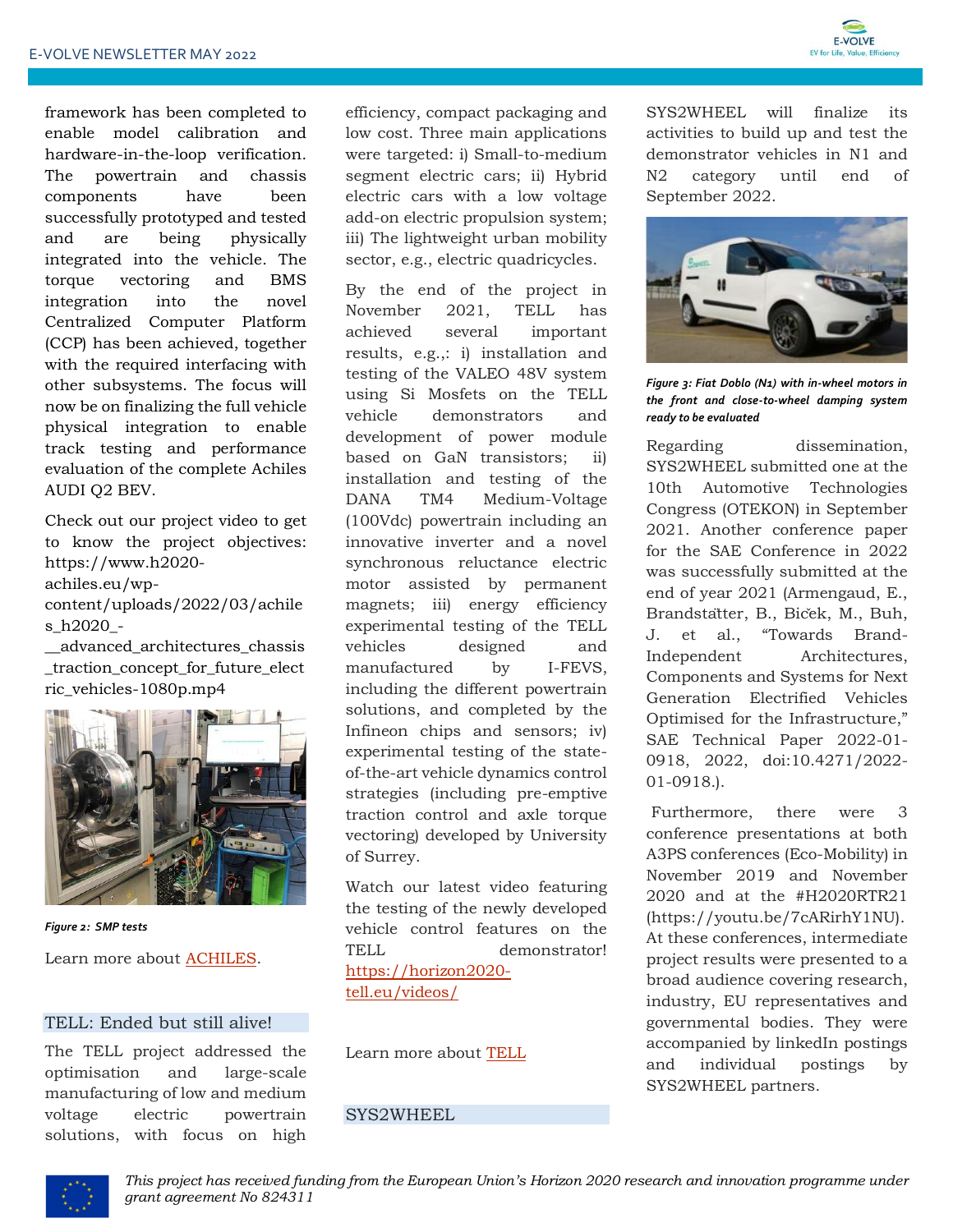



*Figure 4: Electrical fully modular e-axle for N2 type vehicle ready to be integrated into the IVECO daily demonstrator*

Learn more about [SYS2WHEEL.](https://sys2wheel.eu/)

| <b>SELFIE:</b>              | Towards |  | the |
|-----------------------------|---------|--|-----|
| finalisation of the battery |         |  |     |
| assembly                    |         |  |     |

SELFIE project is in its 4th year of development and facing a crucial phase of demo vehicle integration in which the developed battery pack assembly and advanced thermal management system are being integrated into the Fiat Doblo demonstrator vehicle.

In details, the smart battery pack and advanced battery thermal system components which are cooling plates for active cooling and PCM packs for passive cooling has been delivered to IMECAR for the assembly. Figure 1 below shows the placement of the battery modules into the small compartment of the battery housing. The most common, economical, and light weight mechanic and electronic components and materials have been selected for the battery system assembly to be able to reach the modular and economic objectives of the project



*Figure 5: Small box base part assembly*

The cold storage device (CSD) including PCM buffer, refrigerant pump and control strategy will be finalised by end of June.

Learn more about research topics carried out in SELFIE during the last 3 years. You can find the complete list of scientific publications **[here](https://eu-project-selfie.eu/publications/)**.

Learn more about [SELFIE.](https://eu-project-selfie.eu/)

#### H2020 FITGEN project

In May 2022, FITGEN has less than five months to go until its scheduled end-date (Sept. 2022), and the project is preparing to deliver its consolidated final results. During the second half of 2021 and the first quarter of 2022 the e-axle went through an extensive test campaign at various levels of integration during which the control algorithm has been fine tuned for best stability, maximum efficiency, and fail-safe operation. In April/May 2022 the e-axle has been successfully tested across the following conditions at various operating temperatures:

- WLTP type approval duty cycle.
- US06 type approval duty cycle.
- Real-World #1 (city driving with starts and stops) and Real-World #2 (mixed driving, i.e. city - flat sub-urban - hill climbing suburban - highway) duty cycles.
- Constant speed from 80 to 130 km/h.
- Range tests #1 (WLTP series) and #2 (constant freeway speed at 110 km/h) until an energy consumption of 40 kWh.

In May the e-axle will be shipped to Turin for physical integration in the FIAT 500e platform, concluding the project with a fully functional vehicle demonstrator.







*Figure 6, 7, 8: FITGEN testing phase (instrumented e-axle on the AIT test bench, courtesy of FITGEN consortium)*

Learn more about [FITGEN.](https://www.fitgen-project.eu/)

## EVC1000 presented at the SAE WCX™ World Congress Experience

06 April 2022: Marius Heydrich and Valentin Ivanov (EVC1000) have presented a talk on the E-VOLVE cluster in a Special Session within the framework of the SAE WCX™ World Congress Experience in Detroit, USA. This event belongs to the most important discussion forums in the automotive community and attracts thousands of visitors every year.

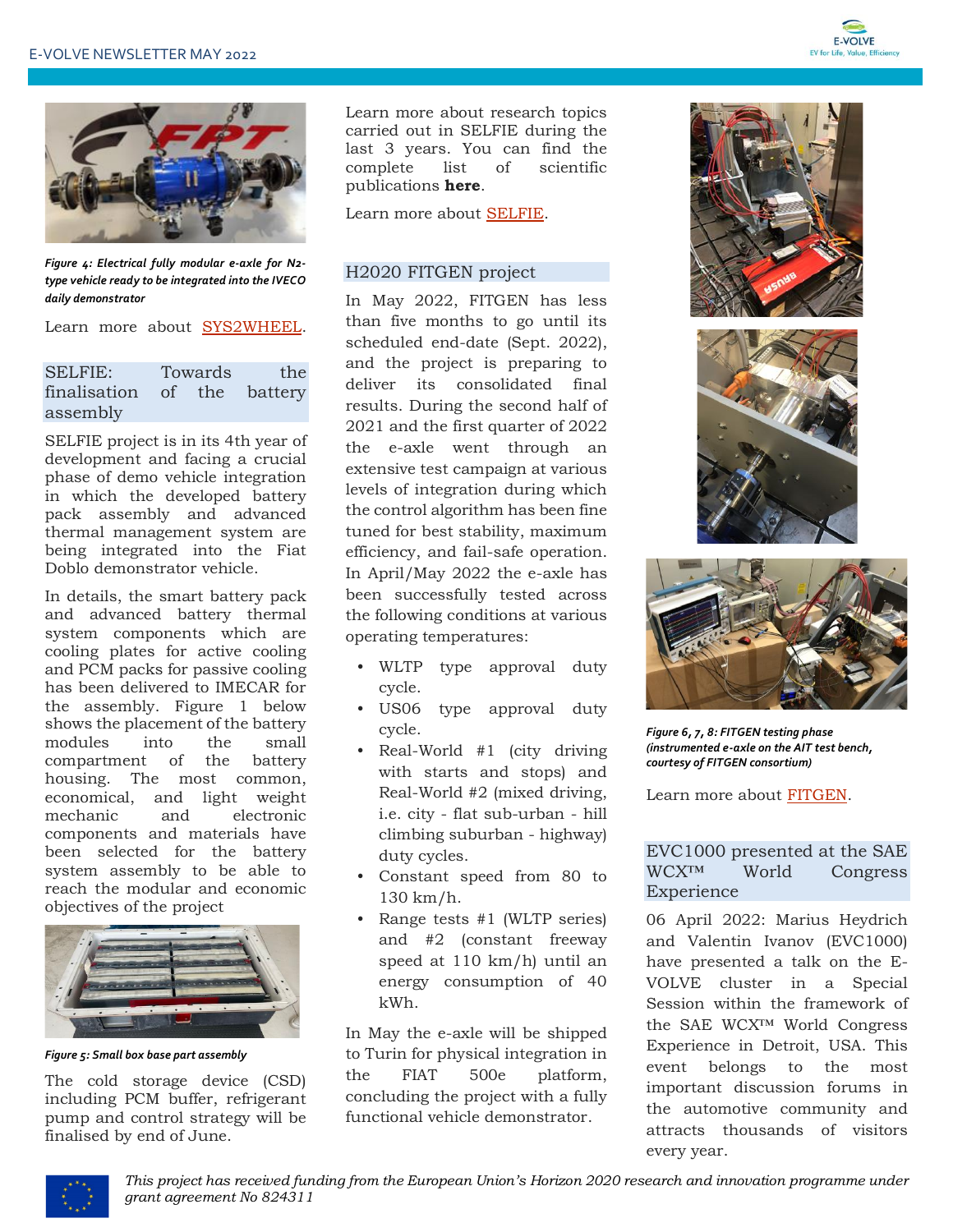

The talk "Towards brandindependent architectures, components and systems for next generation electrified vehicles optimised for the infrastructure", co-authored by AVL, Virtual Vehicle, Elaphe, University of Surrey, FEV, Vrije Universiteit Brussel, and Technische Universitat Ilmenau, has received very positive feedbacks from the audience and established several links between the cluster and international partners for further cooperation in the area of emobility.

The paper based on the talk will be published soon in Open Access on the website of EVC1000 and SAE International.

To follow the cluster's dissemination strategy, the Special Session "Electric Vehicle Drivetrain Dynamics" will be organised next year again in the SAE WCX™ 2023 event: <https://www.sae.org/attend/wc x/call-for-papers>. We are encouraging our community to prepare your submissions and promote your research results together with us.



*Figure 9: EVC1000 at the SAE WCX™ World Congress Experience*

Learn more about [EVC1000.](http://www.evc1000.eu/en)

CEVOLVER: Investigating a new A-class vehicle in relation to fastcharging

Like other projects CEVOLVER struggled with the COVID-19 situation that affected the progress of the project in 2020- 2021. It turned out that we were unable to implement parts of the project in the time frame as laid down in the EC Grant Agreement. To make sure we could fulfil all objectives we requested to extend the project which was granted by the European Commission. Instead of the 42 months duration of the project we now have a 48 month duration. Currently, validation measurements are ongoing on all demonstrator vehicles. More peer-reviewed papers will be published at the CO2 Reduction in Transportation Systems Conference in June and at the TRA2022 in November. With the amended duration, the project will be able to complete all obligations by the end of October 2022.



*Figure 10: The CEVOLVER logo*

Learn more about [CEVOLVER.](https://cevolver.eu/)

#### Multi-Moby – Passive safety optimisation

In Multi-Moby, in the last few months special attention has been paid to passive safety. Small vehicles are hindered by the reduced space available to absorb the energy in the event of a crash. This disadvantage has two direct consequences: i) the design of the

structure is more challenging; and ii) the requirements of the restraint system to protect the occupants are more demanding.

To ensure the safety of the occupants, the Multi-Moby methodology has consisted of an optimisation of the vehicle structure, carried out by I-FEVS and CIDAUT, with three main targets: a) to maintain the integrity of the cabin; b) to ensure that the battery compartment does not suffer relevant deformation; and c) to obtain Occupant Load Criterion (OLC) acceleration values lower than 45 g. After achieving these three targets for different frontal and lateral crash configurations, the following step has been to design a restraint system suitable for the acceleration pulses obtained in the different analysed crash scenarios.

The resultant vehicle structure is based on a tubular solution composed of SHSS (super high strength steels), optimised with advanced virtual modelling (Fig. 1(a)). Several iterations have been used to obtain the most suitable geometry of the structure, and to decide the quality of the high strength steel used in each of the tubular elements. In parallel, for the structure optimisation, stiffness and fatigue criteria have been considered. Subsequently, the structural design of the vehicle has been frozen, and the restraint system has been optimised according to the acceleration pulse (Fig. 1(b)). The design of the restraint system mainly covers the seat belt, airbags, seat, and steering wheel, and the parameters to be optimised are related to the relative position of each item, the capacity of the